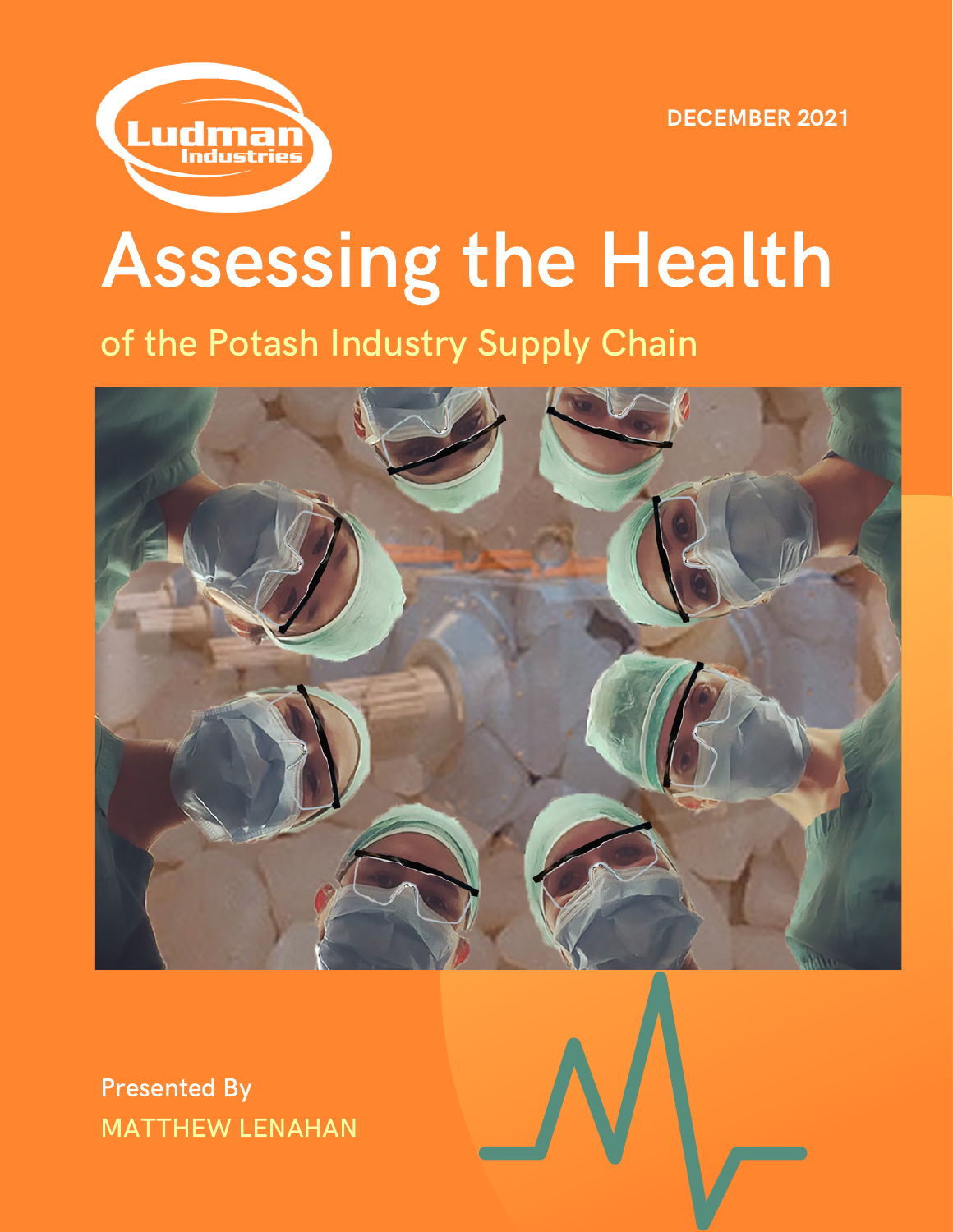

Amid systemic global disruption, the way of doing business changes immediately and new trends rapidly follow. Decisions intended to limit coronavirus, mounting labor and material costs, and shortages introduce unique challenges in which companies encounter longer lead times, price increases, parts and material shortages, higher logistics expenses and delays, travel restrictions, as well as less workers occupying critical production roles. Comparatively, many companies closed some operations temporarily or adopted workfrom-home policies, either out of necessity to heed government laws or guidelines, or out of concern for their employees' health. Fortunately, companies adapt to burgeoning tools, like shared video technology, in order to remotely accomplish critical jobs.

The potash industry appears a microcosm of worldwide supply challenges. It heavily relies upon global commerce to thrive. A closeknit industry, catalyzed by high capital budgets and noteworthy technical expertise, leads to further supply chain strain. Producers occupy areas with high concentrations of mineral reserves, while a few global suppliers, scattered throughout, support them.